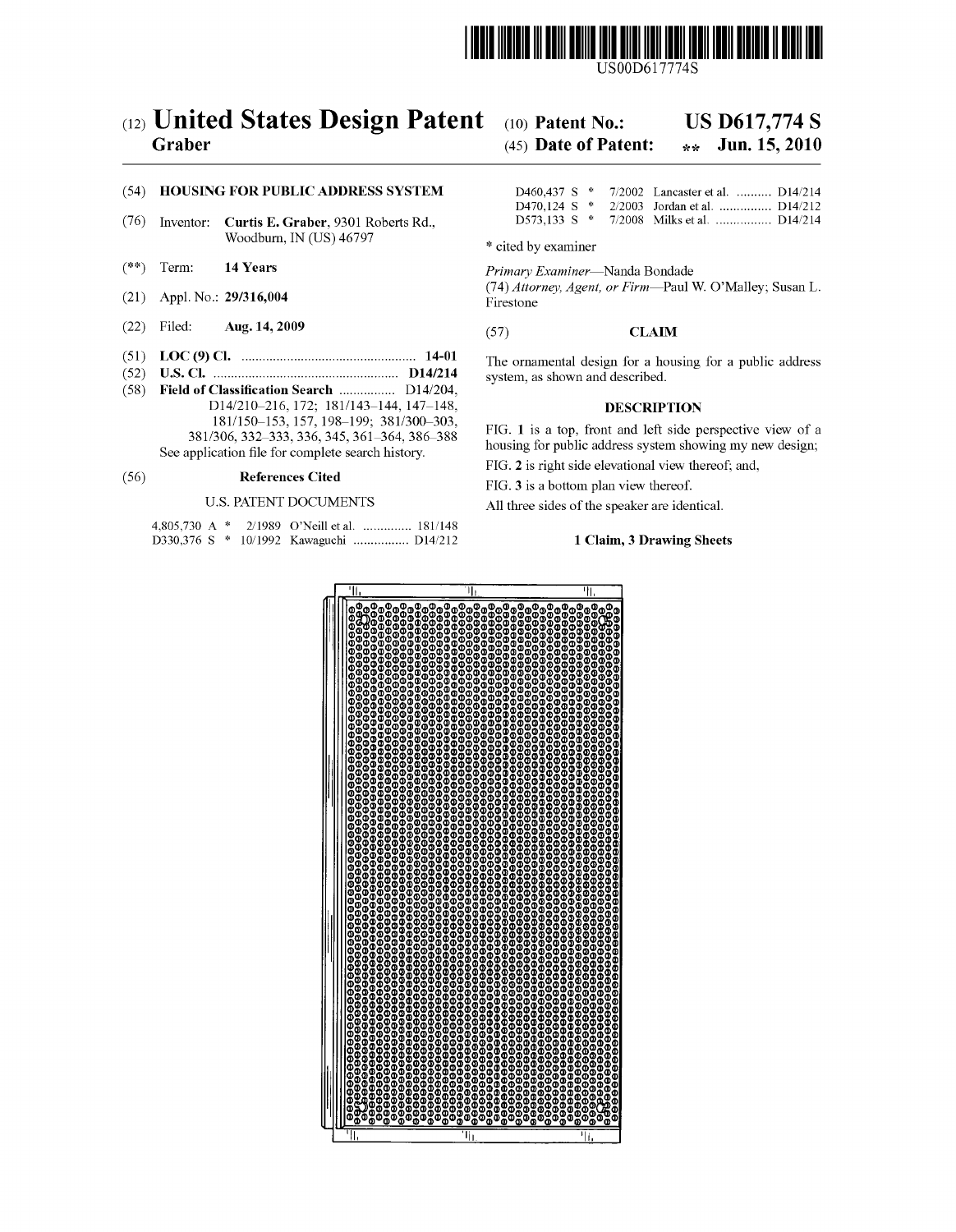| Jun. 15, 2010 | Sh |
|---------------|----|
|               |    |

| 8<br>999999999999999999999<br>Ŏ<br>O<br>9990<br>ტ<br>0<br>0<br>o<br>0<br>9999<br>8888886888<br>988888888<br>88888888<br>ı<br>н, | $\frac{0}{9}$<br>990<br>Φ<br>$\frac{0}{2}$<br>Φ<br>888888888888888888888888888888<br>99999<br>Ŏ<br>9999999999999<br>99999<br>99999<br>oo<br>Q<br>9999<br>O<br>O<br>0<br>0<br>0<br>O<br>O<br>O<br>0<br>0<br>0<br>0<br>0<br>0<br>$\frac{0}{9}$<br>Ō<br>M<br>ō<br>Ο<br>Ō<br>I | စ္ပ<br>Œ<br>8888888<br>Ō<br>Q<br>9999999999999999999999999999999999<br>O<br>O<br>O<br>00<br>0<br>99999999999<br>9999999999<br>į<br>ΙΙ, |
|---------------------------------------------------------------------------------------------------------------------------------|----------------------------------------------------------------------------------------------------------------------------------------------------------------------------------------------------------------------------------------------------------------------------|----------------------------------------------------------------------------------------------------------------------------------------|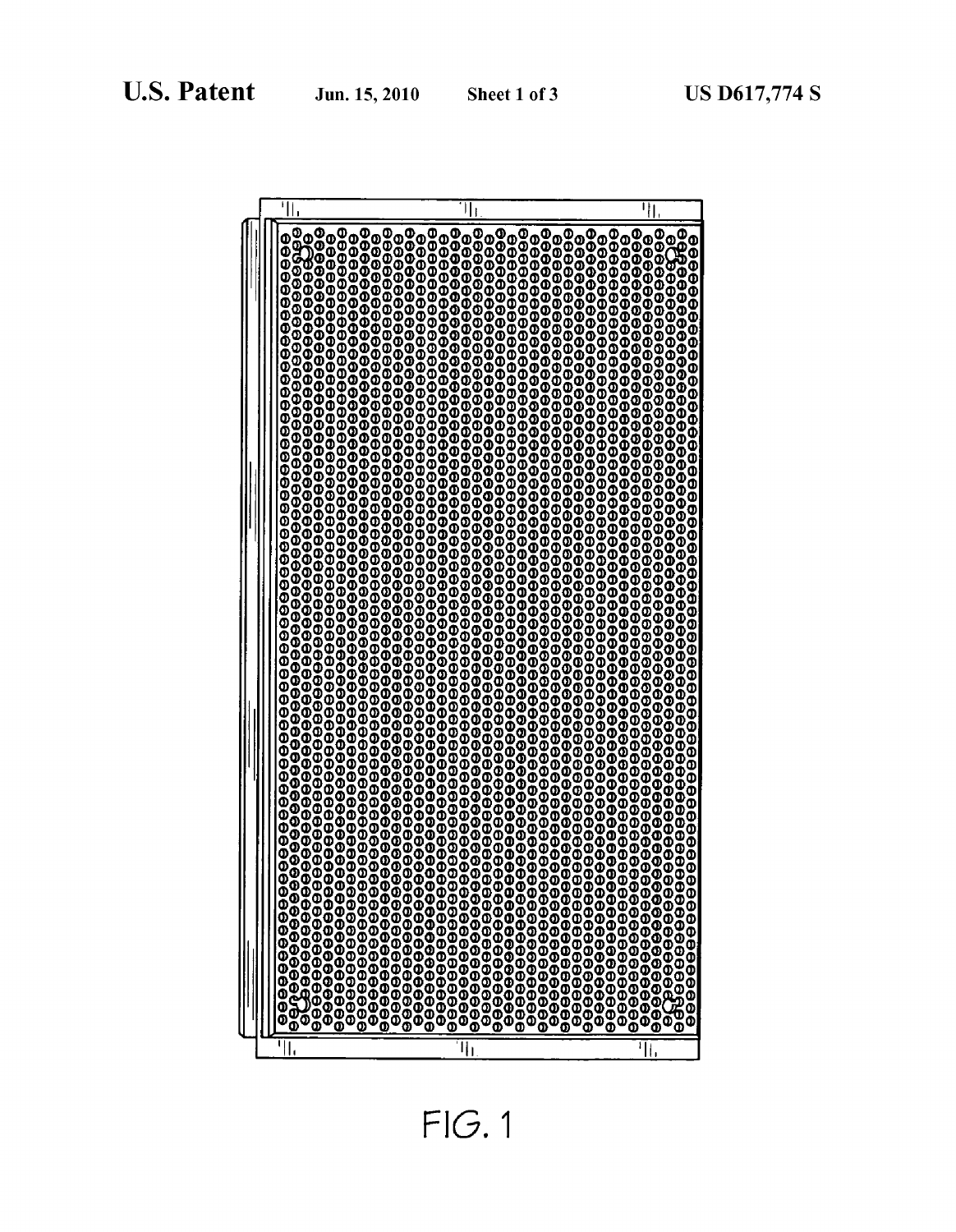